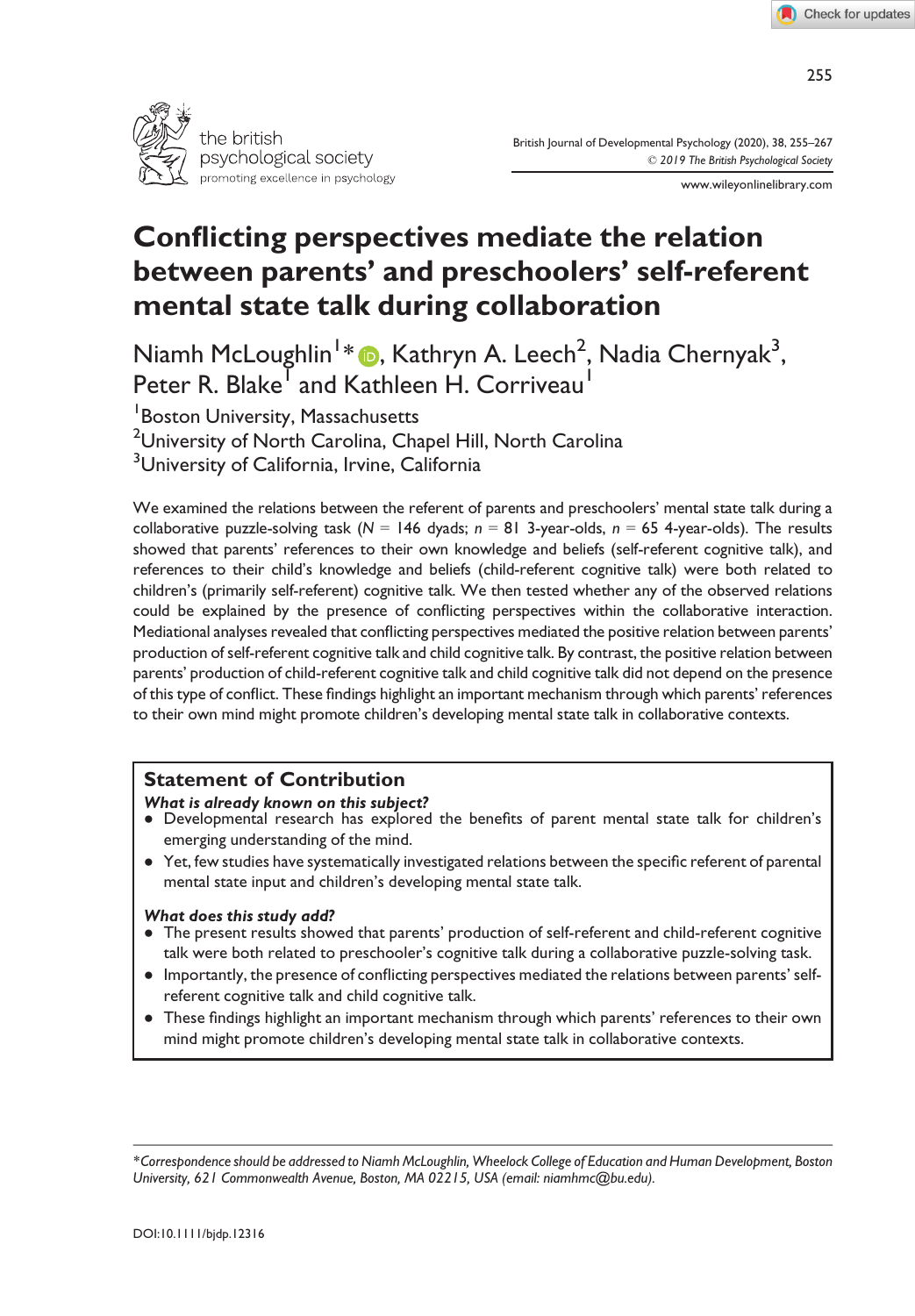Social interactionist theories of development suggest that children's language, cognitive, and social skills develop as a result of interacting with caregivers and parents (Bruner, 1982; Vygotsky, 1978). A substantial effort in developmental research has highlighted the benefits of early parent–child interactions for children's understanding of (typically) unobservable social and cognitive processes, such as the beliefs, desires, and emotions that might motivate an individual's behaviour (Cutting & Dunn, 1999; Nelson, 2005; Ruffman, Slade, & Crowe, 2002). A recent meta-analysis revealed that parent mental state talk has a modest, significant influence on children's developing theory-of-mind abilities (i.e., false belief and emotion understanding; Tompkins, Benigno, Kiger Lee, & Wright, 2018). Importantly, this research has suggested that increases in the frequency of parent talk about the mind has a direct causal influence on children's developing vocabulary regarding mental states (Jenkins, Turrell, Kogushi, Lollis, & Ross, 2003; Taumoepeau & Ruffman, 2008) and on their social understanding more generally (Appleton & Reddy, 1996; Gross et al., 2015; Hughes et al., 2005).

Despite the extended focus on the role of parent mental state language in promoting relevant child outcomes, the contribution of whose mental state is being referred to – that is, whether the parent refers to the child's mental state or that of another person – has been somewhat overlooked (Tompkins et al., 2018). This distinction could be theoretically important in identifying the different mechanisms through which parental talk contributes to children's mental state understanding. Specifically, it would delineate when pointing to the child's own perspective versus the perspectives of others might be a more significant driver of children's developing talk about the mind or, alternatively, could confirm that any talk about mental states is sufficient.

There is some evidence from previous research that child-directed mental state talk is uniquely predictive of longitudinal measures of young children's mental state abilities. A body of work has shown that parent talk which appropriately interprets the mind of their infants (i.e., 'mind-mindedness') predicts children's performance on theory-of-mind measures in subsequent years (Meins, Fernyhough, Arnott, Leekam, & de Rosnay, 2013). However, only a few studies have systematically coded and tested the effects of this feature of parent mental state talk. Taumoepeau and Ruffman (2006, 2008) found that mothers' talk about their child's desires and needs at 15 months was predictive of children's mental state language proficiency at 2 years of age, but that mothers' references to the thoughts and knowledge of others (i.e., characters in a picture book) were more important for child mental state talk at age 3. In a related study, Adrian, Clemente, and Villanueva (2007) revealed that mothers' reflections about the mental states of storybook characters was the most consistent predictor of 3- to 6-year-olds' theory-of-mind understanding one year later. The authors argue that this developmental shift in the benefits of parents' initial references to their child's mind, followed by their references to the minds of others aligns with Vygotsky's (1978) zone of proximal development. In other words, parents are continually scaffolding their child's developing understanding of inner psychological states (from their own to those of another person) throughout this crucial period (Adrian et al., 2007; Taumoepeau & Ruffman, 2006, 2008).

Taken together, these longitudinal findings indicate that the specific referent of parental mental state talk could also be an important factor for young children's developing mental state in situated dyadic interactions. For example, parents' proclivity to mark their child's own mental states during conversation could promote child talk in a certain situation because it is helpful in making explicit representational links between the child's internal experiences and their behaviour (Kirk et al., 2015). In comparison, parent conversational references to the perspectives of others highlight the independent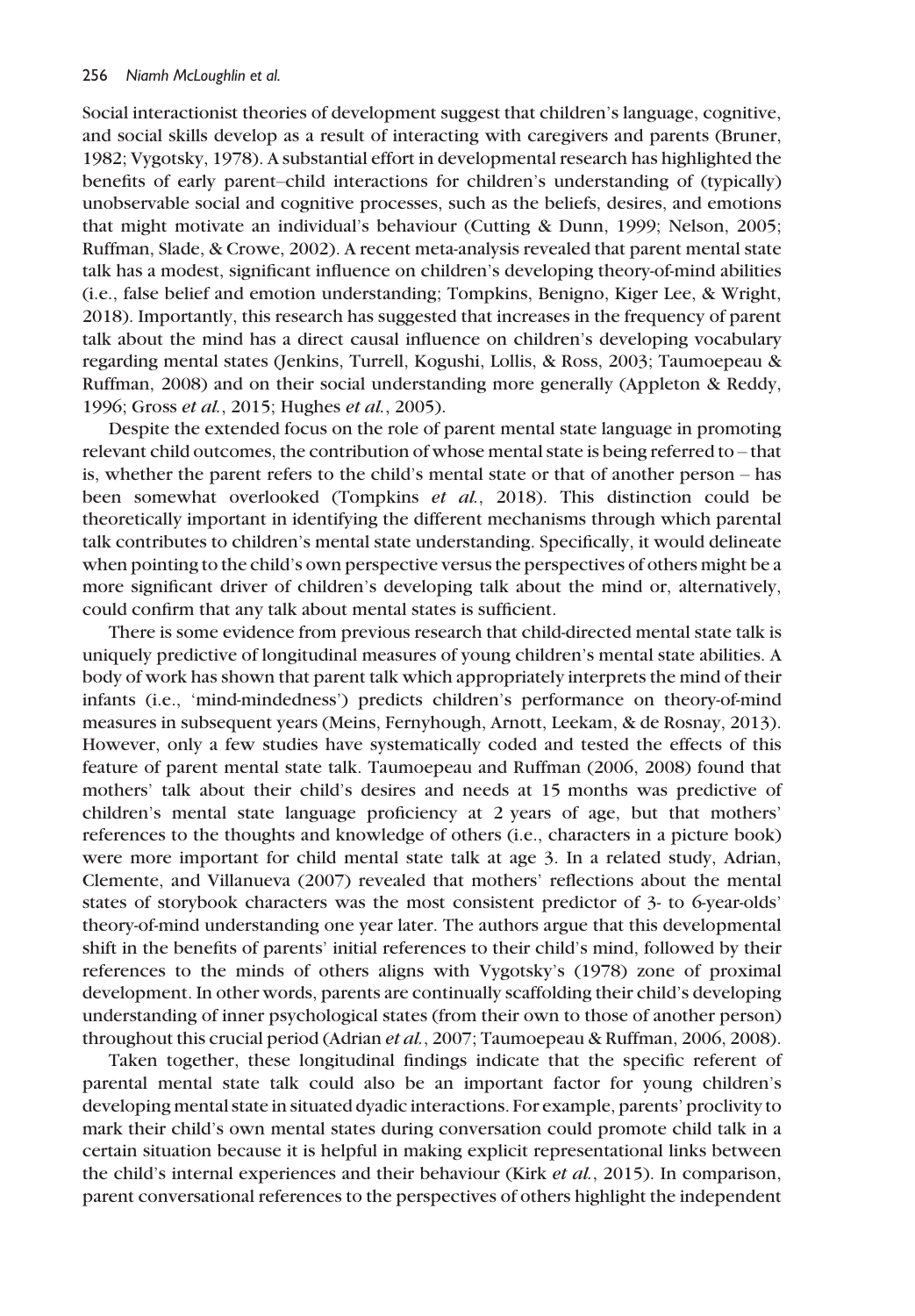and potentially differing viewpoints that may not be readily available to the child (Harris, 1996, 2005), and thus could feasibly also encourage children's use of mental state language in a given situation.

The first aim of the present research was to test for these associations between the specific referent of parent talk and children's use of mental state terms. Based on previous findings that young children tend to produce more mental state references to their own perspective during interactions with their parents (Bartsch & Wellman, 1995; Hughes, Marks, Ensor, & Lecce, 2010), we decided to focus on children's production of mental state talk more generally (and not on the referent of such talk). The second aim was to explore the role of a potential mechanism through which the subject of parents' mental state language promotes child mental state talk in early interactions. To accomplish this, we tested for patterns of talk in a collaborative puzzle-solving context in which parent's mental state references could either be consistent with the child's current perspective and behaviour or present an a *conflicting* mental perspective to that of the child.

Collaborative interaction partners often need to discuss, and potentially reconcile, different perspectives in the pursuit of a shared understanding or common goal (Fernyhough, 2008; Harris, 2005). Previous research has demonstrated that preschool children make a variety of references to mental states during instances of emotional and behavioural conflict with parents and their peers (Comparini, Douglas, & Perez, 2014; Dunn, Slomkowski, Donelan, & Herrera, 1995) and found a positive association between 3- and 6-year-old children's references to their own inner states (e.g., thoughts, desires) and the number of conflict episodes recorded in conversations with their mother (Hughes et al., 2010). However, to our knowledge, there has been no work investigating whether the presence of conflicting perspectives accounts for the relation between the referent of parents' mental state talk and children's production of mental state talk.

We explored whether the presence of conflicting perspectives acted as a potential mechanism to explain the relation between the specific referent of parents' mental state talk – talk that either refers to their own mental perspective (self-referent) or their child's mental perspective (child-referent) – and children's use of mental state language during a joint puzzle-solving task. Drawing from theoretical accounts about the function of parents' references to perspectives that are distinct to that of their child's (Harris, 1996, 2005; Harris, de Rosnay, & Pons, 2005), we reasoned that observed relations between parents' self-referent mental state talk and children's mental state talk might be especially apparent when one or both partners need to explicitly address differing perspectives (e.g., 'I don't think it goes that way'). In comparison, because parent references to their child's mental state only labels the point of view or goals of the child, the relation between parent–child-referent mental state talk and child mental state talk may not depend on the presence of shifting perspectives.

For a number of reasons, the present focus was on discourse concerning the content and certainty of knowledge, which is sometimes labelled *cognitive talk* (e.g., 'to think', 'to remember', and 'to believe'). First, cognitive talk is a useful linguistic tool in reconciling incongruous perspectives between interaction partners. Moreover, previous research has indicated that both parental talk about knowledge and beliefs, as well as the sophistication of young children's own cognitive talk (Moore & Frye, 1991), is more closely related to theory-of-mind development when compared to other talk about mental states (e.g., emotion talk; Tompkins *et al.*, 2018). In addition, one recent study that coded for a variety of parent and 4-year-old children's mental state comments when solving a puzzle task suggested that cognitive talk is produced quite frequently yet variably in this context (see Lundy & Fyfe, 2016).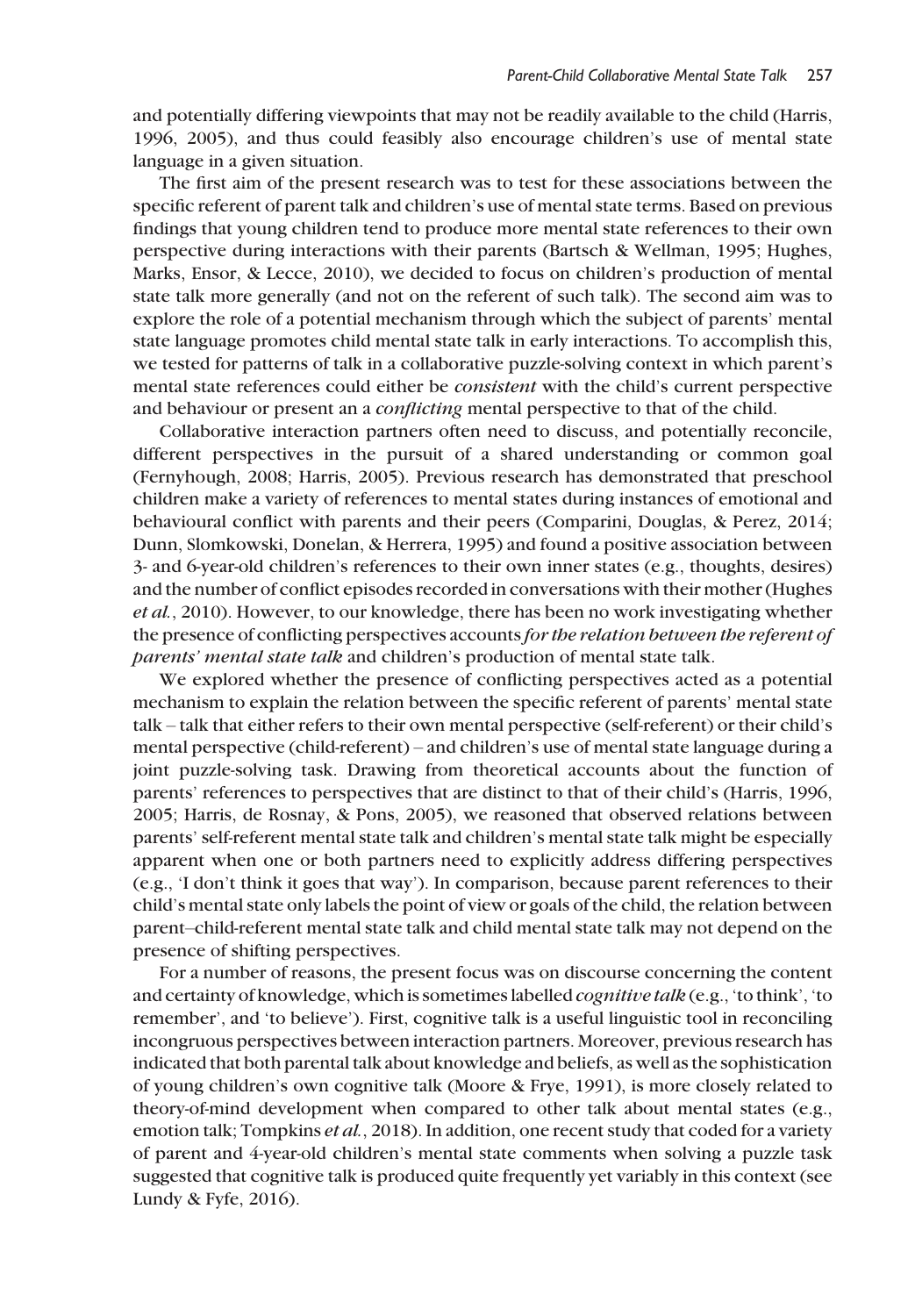We tested our predictions when children's cognitive talk undergoes significant development in the preschool years i.e., 3- to 4-years of age (Bartsch & Wellman, 1995; Jenkins et al., 2003). We first hypothesized that there could be two association patterns between the referent of parent cognitive talk and preschoolers' general use of cognitive talk in a joint puzzle-solving context: (1) By prompting children to reflect on their internal experiences and how they could be related to the task at hand, parents' child-referent cognitive talk (e.g., 'Do you know...?'), would be related to child talk about beliefs and (2) by making the viewpoint of the interaction partner explicit with relation to the joint task, parent self-referent cognitive talk (e.g., 'I think that...') could also be related to children's cognitive talk. However, we expected that (3) because self-referent cognitive talk might become especially salient during conversations that involve incongruous perspectives (e.g., 'I don't think that's right'), (A) any relations between parents' self-referent and child cognitive talk would be mediated by the presence of conflicting perspectives when solving the puzzle task but that (B) relations between parents' references to their child's knowledge state and child cognitive talk will not be mediated by the presence of such conflict when solving the puzzle task. We define conflict in the present study as any utterance or series of utterances through which the parent or child communicate a juxtaposing cognitive perspective to that of their partner (see section on 'Conflicting perspectives' below).

## Method

## **Participants**

One hundred and forty-six parents ( $n = 144$  mothers) and their children (72 boys,  $M_{\text{age}} = 3.11$ , age range = 2.10–4.11) were recruited from a participant database at a university laboratory. Although detailed demographic information was not obtained, families recruited from this database tend to be White and middle to upper middle income, with at least one parent possessing a four-year college degree. The families are recruited from both urban and suburban areas around a medium-sized city in New England, United States. Participants were part of a broader study investigating children's social learning. All parent–child dyads completed the joint puzzle task before completing two social learning tasks. We only coded and analysed families' participation in the puzzle task for the current study. Ten additional families completed the puzzle task phase but were not included in the present analyses because they did not speak English during the interaction ( $n = 4$ ), produced no or very minimal dialogue ( $n = 2$ ; <10 utterances), or the child was distracted throughout the session ( $n = 4$ ).

## Materials and procedure

The parent–child dyads were asked to collaboratively solve a gender-neutral jigsaw puzzle targeted for 3+ year-old children (i.e., Melissa and Doug's 24-piece 'African Plains Wooden Jigsaw Puzzle'). The experimenter brought the parent and child to a room with a table and two chairs. The unassembled puzzle was on the table. The experimenter then told the parent and child: 'Ok, to start, you get to do this puzzle. You can sit down at this table, and we'd like you to do this puzzle together. I'll be back in a few minutes, and then we'll move on to the next part of the study'. The experimenter then left the room and the parent–child interaction was video recorded. After three minutes, the experimenter returned and said, 'All right, awesome job!' before putting away the puzzle to begin the next task.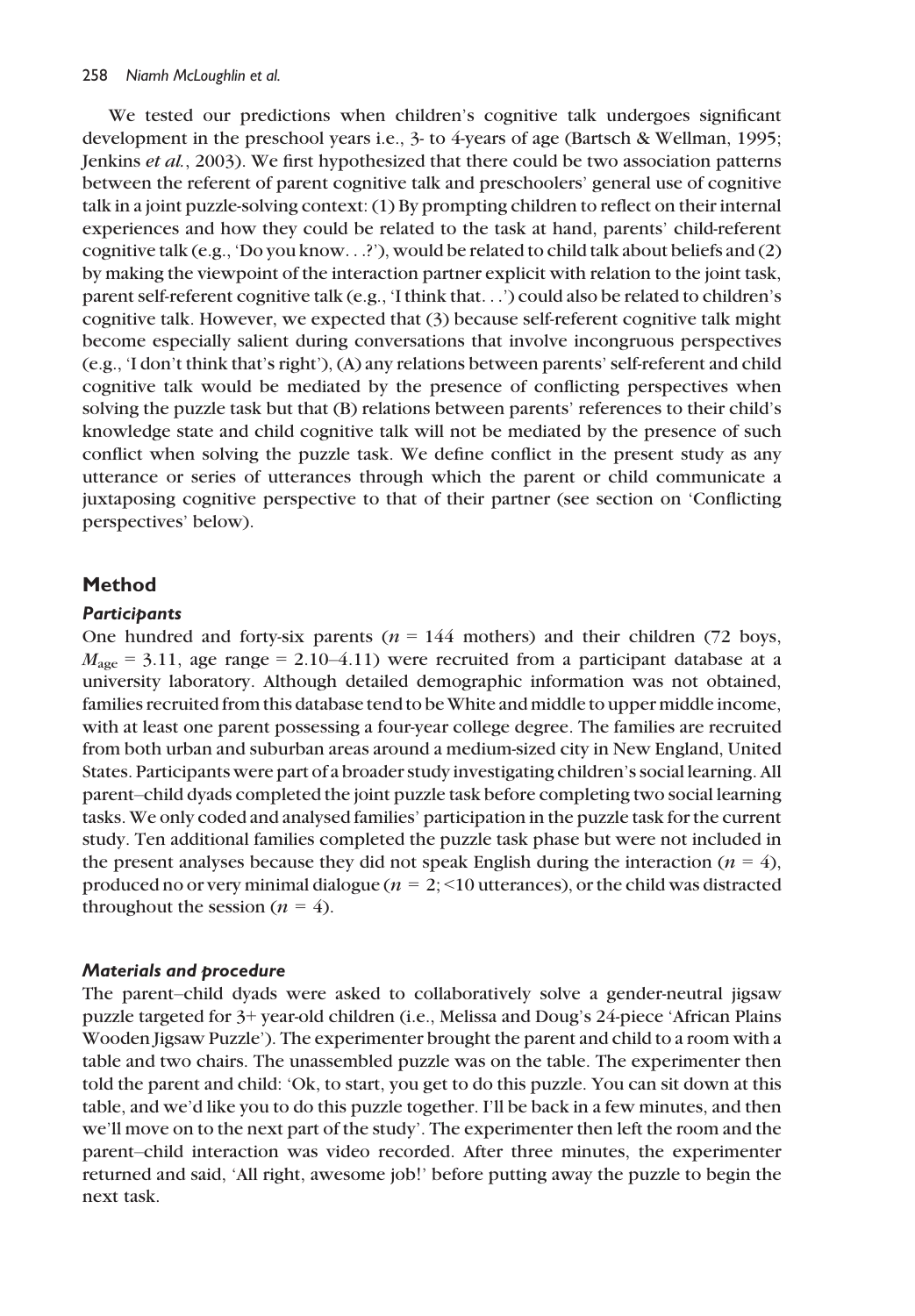## Coding

#### **Transcription**

Sessions were video-recorded and transcribed by trained research assistants using the CHAT conventions of the Child Language Data Exchange System (CHILDES; MacWhinney, 2000). The interactions were transcribed at the level of the utterance, that is, a series of words followed by a pause or change in conversational turn. A second research assistant verified the transcripts to ensure accuracy, and any disagreements were resolved through discussion.

## Cognitive talk

We developed a coding scheme based on past studies examining the content of parents' and children's mental state talk at the level of the utterance (Adrian et al., 2007; Jenkins et al., 2003). Cognitive talk was defined as utterances that contained words that denoted a person's thoughts, memories, or knowledge (e.g., 'to know', 'to wonder', and 'to guess'). All variations of these cognitive mental state words (henceforth referred to only as 'cognitive' words) were counted, including certain terms that have sometimes been excluded in previous studies because they were considered to only function as conversational devices (e.g., 'What do you think?' for turn-taking; Bartsch & Wellman, 1995). However, in line with other related research (e.g., see Harris, Yang, & Cui, 2017; Taumoepeau & Ruffman, 2008), in the context of our study, we could not definitively rule out the possibility that these utterances reflect genuine mental state references and therefore could encourage cognitive talk among adults and children.<sup>1</sup> This coding yielded a total of 1,318 parent and child cognitive utterances across the entire sample. To control for the role of imitative learning within the interaction, cognitive utterances which involved self-repetitions or a direct repetition of the other individual's utterance were not counted.

Each cognitive utterance then received a second code for either referring to the self (e.g., 'I think this is the right place for it!', 'I decided to do this part first', and 'I wonder if we have that correct'), the *other* individual ('Do you remember this?', 'You've figured it out', and 'Where do you think this piece goes?'), or the collective dyad (e.g., 'We don't know if we have the corners in the right places'). Note that these categories were not always mutually exclusive and cognitive utterances could be coded as, for example, referring to both the self and the other (e.g., 'I think you have a good idea'). However, we found that the cognitive talk that occurred during the collaborative task was rarely coded as including more than one type of referent ( $n = 15$  parent utterances;  $n = 1$  child utterance contained more than one referent).

## Conflicting perspectives

Each dyad received a code for whether or not they experienced a conflict of perspectives during the course of the puzzle task. A conflict of perspectives was defined as at least one instance in which either the parent or child used cognitive talk to disagree with the other person or to highlight an explicitly incongruous or contradictory perspective in response to the other person's action. Table 1 presents brief examples of conflicting perspectives

 $^1$  The phrase 'You know what?' used in isolation was not coded as cognitive. We reasoned that this term was used to gain the child's attention and not to refer to their underlying knowledge state.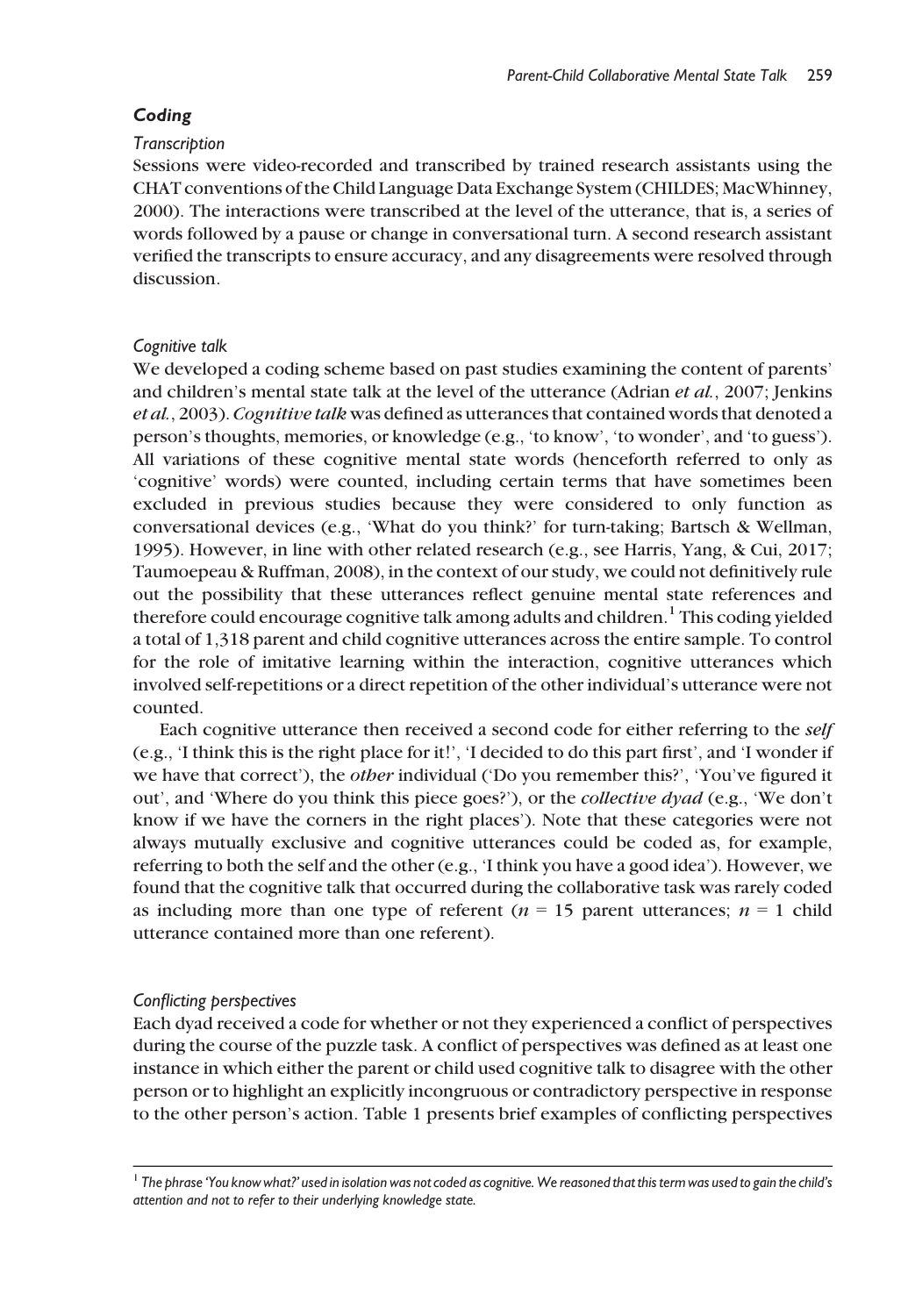| Presence of conflicting perspectives                                                 | No conflict of perspectives present                         |  |
|--------------------------------------------------------------------------------------|-------------------------------------------------------------|--|
| Child: I think this goes here                                                        | Parent: Did you find two that fit?                          |  |
| [Child attempts to force piece into the same spot]                                   | Child: Yeah!                                                |  |
| Parent: I don't think so hon                                                         | Parent: How did you know that?                              |  |
|                                                                                      | Child: Cause it has a zebra on it                           |  |
| [Child keeps trying to fit pieces on puzzle]                                         | Parent: Do you think those go together?                     |  |
| Parent: Listen, look at the piece. Do you think it is                                | [Child takes one piece off the board]                       |  |
| in the right position? Do you think the corner could go                              | Child: No                                                   |  |
| somewhere else?                                                                      | Parent: No, I don't think so                                |  |
| [Child moves piece around the puzzle]                                                |                                                             |  |
| Parent: We might have to switch things around                                        | Child: I see just the right pieces!                         |  |
| Child: $No, I$ think that goes                                                       | Parent: I think you're close                                |  |
| Parent: Okay                                                                         | [Child tries fitting pieces together]                       |  |
| Child: Those go here and then like this.<br>But how do you make                      | Parent: What do you think this puzzle is<br>going to be of? |  |
| Parent: No, remember what goes here? Do you<br>remember what goes on the sides here? | [Child picks up a piece]                                    |  |
|                                                                                      | Child: Hmm, uh, a tiger                                     |  |
|                                                                                      | Parent: Hmm, it's a pretty good guess, I think so           |  |

Table 1. Brief examples of a conflict of perspectives during the joint puzzle-solving task

with relation to this specific task. We coded conflict in a binary manner (i.e., presence of conflicting perspectives  $= 1$  and no conflicting perspectives present  $= 0$ ) because the task was relatively short and thus would presumably not allow for sufficient variance in the number of individual conflict statements within dyads for the main analyses. Approximately half of the dyads (51.37%) were coded as experiencing a conflict of perspectives during the puzzle task.

#### **Reliability**

For the coding of cognitive utterances, the first author initially coded 20% of the transcripts and two trained research assistants, unaware of the predictions of the study, performed reliability coding. Average agreement between coders for both whether an utterance included a cognitive term and the referent of that cognitive term was very high (92% agreement,  $\kappa = .91$  and 91% agreement,  $\kappa = .87$ , respectively). The two research assistants then coded the remainder of the transcripts.

The first and second author coded the transcripts for whether or not the dyad experienced a conflict of perspectives in completing the puzzle. A trained research assistant, unaware of the hypotheses of the study, performed reliability coding on 20% of the transcripts and agreement between the coders was very high (90% agreement,  $\kappa$  = .80). Any disagreements were resolved by discussion between the research assistants and the first author.

## **Results**

#### The referent of cognitive talk (CT) during collaboration

There was no significant effect of child gender for the raw frequency and proportion of utterances coded as cognitive talk (now referred to as 'CT'; all  $p$ 's  $>$  .18); therefore, all subsequent analyses did not include gender. All parents (with the exception of one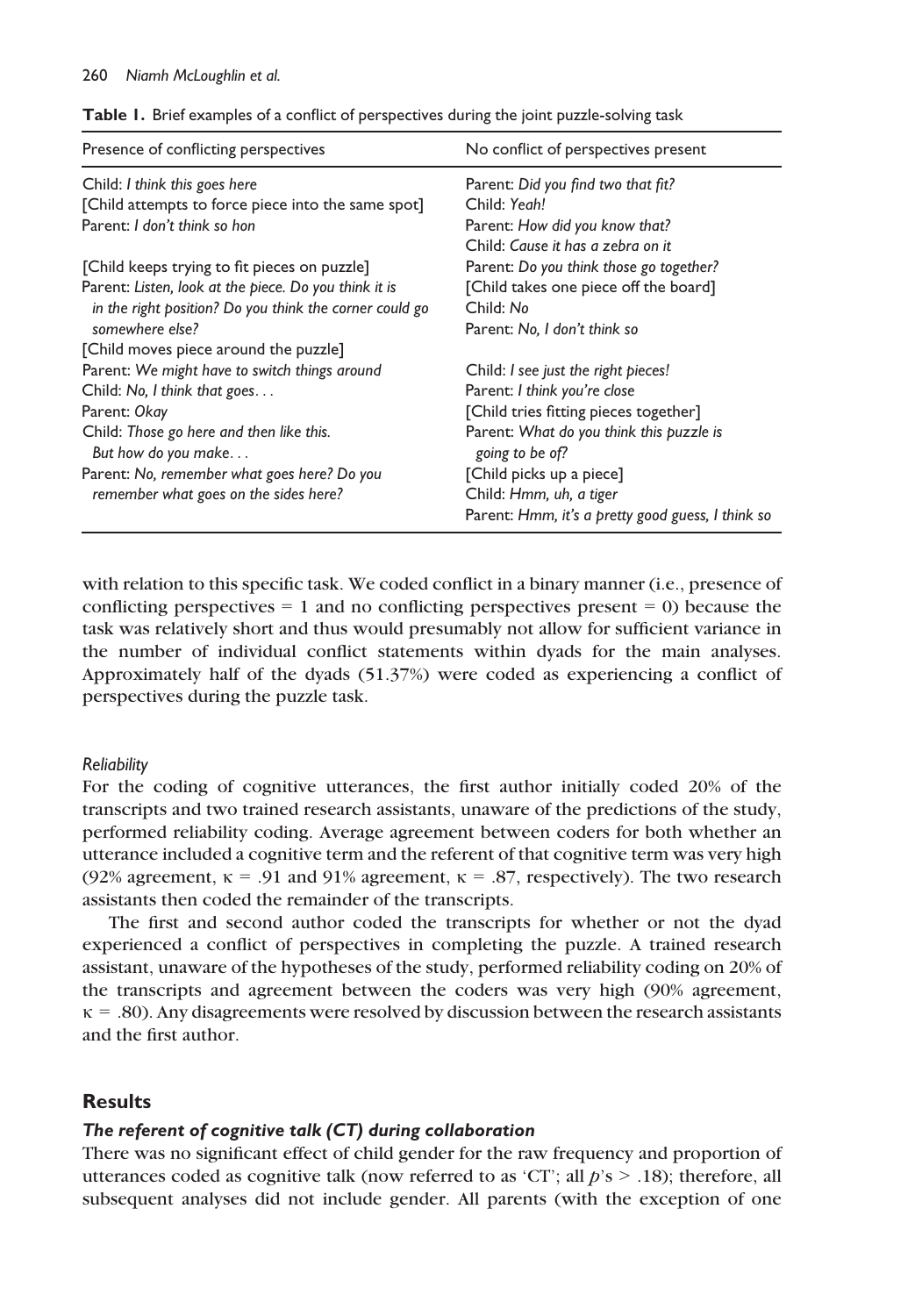parent) produced at least one utterance related to knowledge and beliefs (M utterances per parent  $= 7.84$ ,  $SD = 4.46$ , range  $= 0-21$ , 13.06% of total utterances). On average, parents were equally likely to refer to their own ( $M = 3.68$ ,  $SD = 2.74$ , range = 0–16, 6.21% of total utterances) and their child's knowledge states ( $M = 3.97$ ,  $SD = 3.11$ , range  $= 0-17$ , 6.56% of total utterances): the results of within-subjects *t*-tests did not reveal any differences between parents' self-referent CT and child-referent CT, raw frequency of utterances:  $t(145) = 0.90$ ,  $p = .37$ ; proportion out of total utterances: t  $(145) = 0.65, p = .52.$ 

Over half of the children  $(58%)$  engaged in CT during the task (*M* utterances per child = 1.18,  $SD = 1.37$ , range = 0–6, 5.28% of total utterances; note that these and the following descriptive statistics represent all of the children who participated, including those who never produced CT during the interaction). In contrast to parents, the mean CT that children produced in a given interaction was much more likely to reference their own perspective (child self-referent CT:  $M = 1.05$ ,  $SD = 1.28$ , range = 0–6, 4.74% of total utterances; child–parent-referent CT:  $M = 0.12$ ,  $SD = 0.36$ , range = 0–2, 0.45% of total utterances). We decided to retain and collapse the few instances of child parent-referent CT in the variable of child CT.

References to a collective mental state (e.g., 'We have to figure it out') were relatively rare for the dyads ( $n = 44$  parent utterances;  $n = 4$  child utterance were coded as collective CT). Thus, the relations between this specific kind of parent talk and child CT were not explored further. The collective-referent CT was only retained in the parent and child measures of total CT (i.e., was not counted in the individual measures of parents' selfreferent and/or child-referent CT). To control for variation in the amount of talk the dyads produced while completing the puzzle, we include the main parent and child measures of CT as a proportion of their total utterances in the main analyses.

#### Relations between the referent of parent CT and child CT during collaboration

The proportion of children's CT was not related to children's age in months,  $r(144) = .12$ ,  $p = .15$ . The proportion of parents' self-referent CT was also not related to children's age,  $r(144) = -.05$ ,  $p = .56$  but the proportion of parents' child-referent CT was positively associated with child age,  $r(144) = .21$ ,  $p = .01$ . Table 2 presents the relations between the variables of interest when controlling for the age of the child.

The proportion of parents' self-referent and child-referent CT were both positively associated with children's proportion of total CT and to the children's CT that specifically referenced the child's own beliefs. This latter finding indicated that our decision to

|                | Child    |               |
|----------------|----------|---------------|
|                | Total    | Self-referent |
| Parent         |          |               |
| Total          | $.33***$ | $.32***$      |
| Self-referent  | $.25**$  | $.24**$       |
| Child-referent | $.23**$  | $.22**$       |

Table 2. Partial correlations between the proportion of parent and child cognitive talk measures when controlling for children's age in months

Note.  $*_{p}$  < .05;  $*_{p}$  < .01;  $*_{p}$  < .001.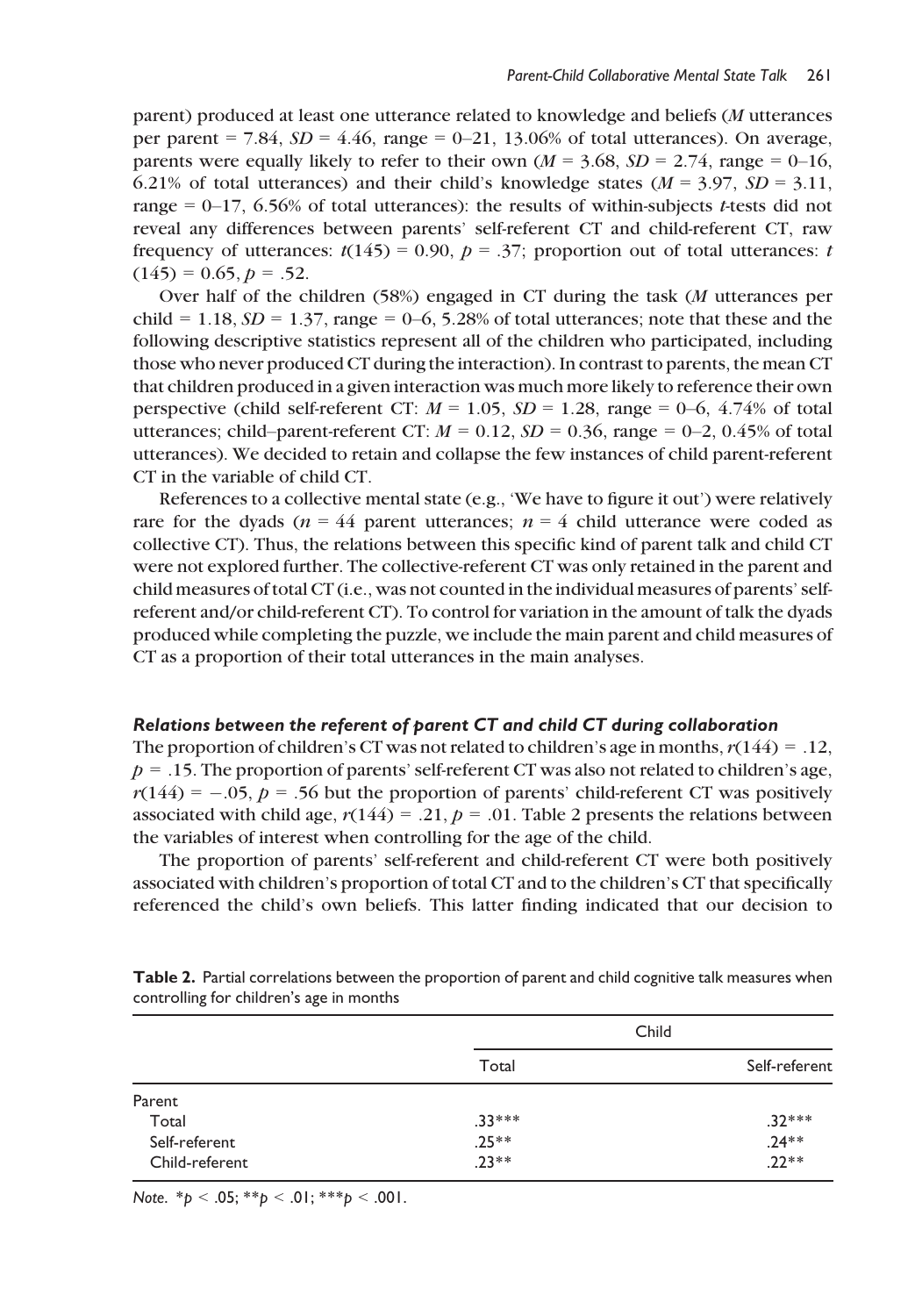collapse the child–parent-referent CT in the main outcome variable of child CT did not significantly change the observed relations between parent and child CT.

In addition, we found that parents' production of self-referent and child-referent CT had a very low, non-significant correlation,  $r(144) = .05$ ,  $p = .53$ . We could thus consider them as independent features of parent talk to test the present hypotheses in the following mediation analyses.

## Do conflicting perspectives mediate the relation between the referent of parent CT and child CT during collaboration?

To test our predictions about the relations between the referent of parent CT and child CT when collaborating on a joint task, we conducted two mediation models. We first examined whether the presence of conflicting perspectives (binary variable) mediated the observed relations between the proportion of parent self-referent CT (continuous predictor) and proportion of child CT (continuous outcome). We then ran a second model in which we tested whether this type of conflict acted as a mediator between the proportion of parent–child-referent CT and child CT. Children's age in months was controlled for in all steps of the mediation models, and the alpha levels were adjusted for these two sets of analyses ( $\alpha$  = .05/2 = .025).

The four mediation assumptions (Baron & Kenny, 1986) were met for the first mediation model: (1) the predictor variable (parent self-referent CT) was positively related to the outcome variable (child CT),  $\beta = 0.36$ ,  $SE = 12$ ,  $p = .002$ ; (2) the predictor variable (parent self-referent CT) was positively related to the mediating variable (presence of conflicting perspectives),  $\beta = 17.81$ ,  $SE = 4.65$ ,  $p < .001$ ; (3) the mediating variable (presence of conflicting perspectives) was positively related to the outcome variable (child CT),  $\beta = 0.03$ ,  $SE = 0.01$ ,  $p = .002$ ; and (4) when controlling for the mediating variable (presence of conflicting perspectives), the predictor variable (parent self-referent CT) was no longer significantly related to the outcome variable (child CT;  $\beta = 0.24$ ,  $SE = 12$ ,  $p = .05$ ). A Sobel test revealed that the presence of conflicting perspectives was a significant mediator of this association,  $z = 2.37$ ,  $p = .02$ . Thus, experiencing a conflict of perspectives statistically accounted for the positive relation between parents' production of CT referring to their own perspective and children's production of CT when jointly solving a puzzle task (see Figure 1).

The mediation assumptions were not met when parent–child-referent talk was entered as the predictor variable: this predictor was not related to the mediating variable of conflict ( $\beta = 0.63$ ,  $SE = 3.49$ ,  $p = .86$ ) and the positive relation between this predictor and the child CT outcome remained significant after including the mediating variable into the model,  $\beta = 0.30, \mathit{SE} = 0.11, \rho = .006$ . Finally, a Sobel test confirmed that the presence of conflicting perspectives did not significantly mediate this association ( $z = 0.18$ ,  $p = 0.86$ . Hence, the positive relation between parents' production of CT that referred to their child's perspective and children's use of CT was not affected by the presence of conflicting perspectives in this task (see Figure 2).

## **Discussion**

The results revealed that preschoolers' belief and knowledge talk was associated with parents' talk about their own beliefs (i.e., 'I think I know what that is...') and their talk about the knowledge states of their children (e.g., 'You know that...'). This finding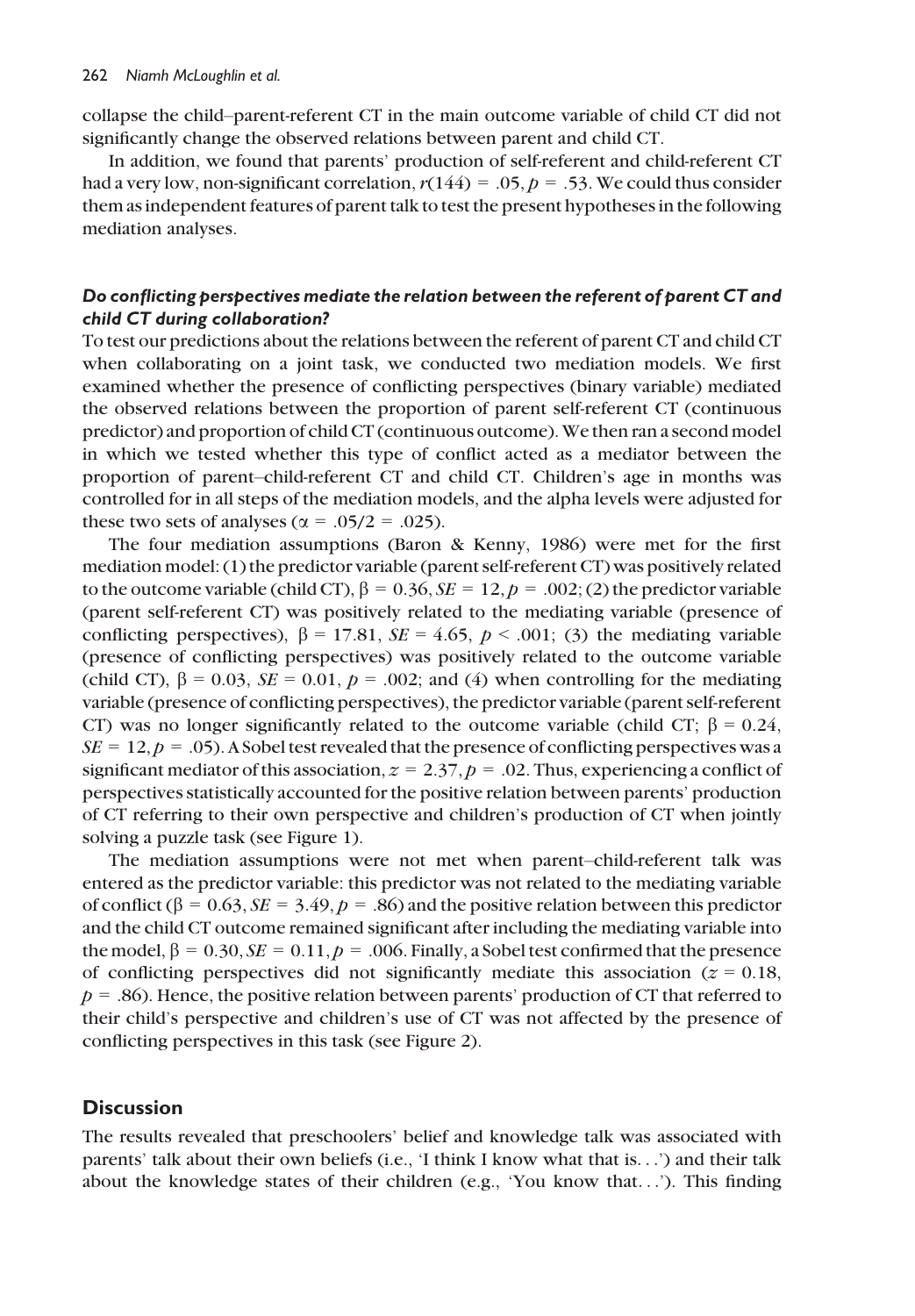

Figure 1. The relation between the proportion of parents' self-referent cognitive talk (CT) and children's CT among the dyads who (a) experienced a conflict of perspectives and (b) did not experience this type of conflict during the joint puzzle-solving task. Conflicting perspectives significantly mediated the positive relation between parents' self-referent CT and child CT. Shaded areas represent 95% confidence intervals.



Figure 2. The relation between the proportion of parents' child-referent cognitive talk (CT) and children's CT among the dyads who (a) experienced a conflict of perspectives and (b) did not experience this type of conflict during the joint puzzle-solving task. Conflicting perspectives did not mediate the positive relation between parents' child-referent CT and child CT. Shaded areas represent 95% confidence intervals.

supports past studies that parents' references to the minds of their children and the minds of others can both play an important role in children's developing mental state talk (Adrian et al., 2007; Taumoepeau & Ruffman, 2006, 2008) and significantly extends this work by demonstrating these association patterns within a situated puzzle-solving context. Importantly, the present research has pinpointed a feature of collaboration that might draw out and account for individual differences in children's production of cognitive talk, that is, the articulation of shifting perspectives in the pursuit of a common goal.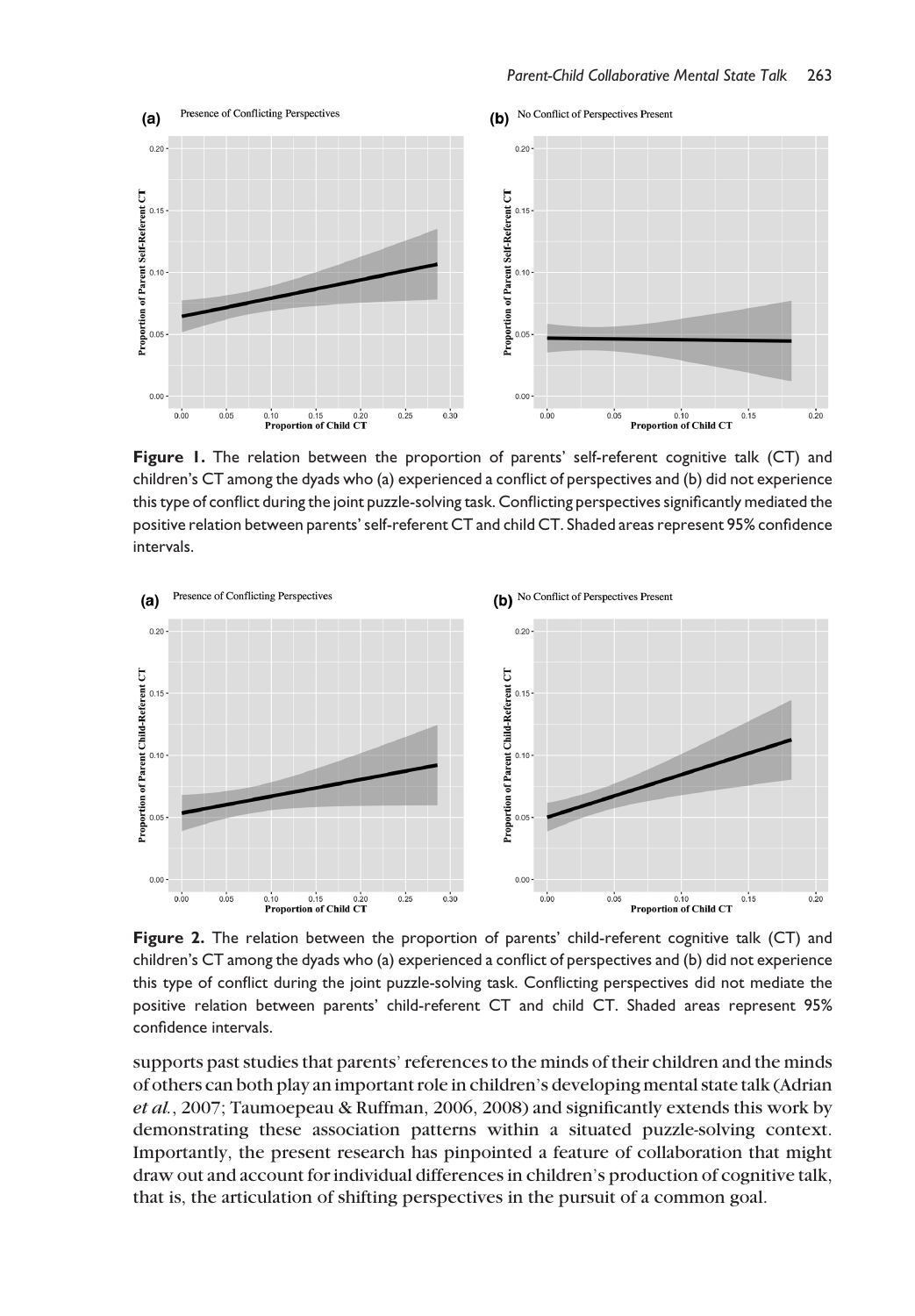The results showed that the presence of a juxtaposition between the perspective of the child and parent significantly mediated the relation between parents' and children's marking of their own beliefs states (because child cognitive talk largely referred to their own perspective). Thus, the association between parent and child talk about their own beliefs was situated within interactions in which the dyad communicated *differing* beliefs. To our knowledge, this is some of the first empirical evidence to confirm the theoretical assumption that parent talk about mental states that are distinct, and presumably less obvious, to their child's perspective can be useful for children's developing mental state talk (Harris, 1996, 2005; Harris et al., 2005). Furthermore, the present research suggests that situations which involve shifting perspectives (even brief moments of disagreement when solving a puzzle task) could be an important mechanism through which *parental references to their own mind* help to promote children's reflection and talk about their own belief state. It further emphasizes the relevance of delineating the referent of mental state talk – we observed that parents were equally likely to refer their own and their child's knowledge state, that there was a low non-significant correlation between both kinds of talk and that the association patterns for parent selfreferent and child-referent cognitive talk varied depending on the presence of conflicting perspectives.

Although parent–child-referent cognitive talk was sometimes used to address a perspective that differed to that of the child (see Table 1), the observed relation with child cognitive talk was not mediated by this occurrence. One possible interpretation of this finding is that the use of parent–child-referent cognitive talk to resolve a juxtaposing belief when completing the puzzle (e.g., 'Do you think the corner could go somewhere else?') might not efficiently communicate the parents' contrasting perspective to that of the child. Instead, it could be that parent references to their child's mind might play a different role in this joint context. For example, given that these utterances were often in the form of a question (e.g., 'Where do you think this piece goes?'), they might serve as a pedagogical move to encourage children's autonomous actions (Lundy & Fyfe, 2016; Yu, Bonawitz, & Shafto, 2017). An additional explanation could be that parents' attention to their children's mental state serves to principally communicate an affective message and reinforce an affiliative bond (Meins et al., 2013). Therefore, child-directed mental state talk led to increases in child talk in a more general sense during this collaboration, regardless of whether the parent and child's mental perspectives overlapped or were in conflict with one another.

The current research examined relations between the referent of parent and children's mental state discourse that occurred during one time point and when completing a specific type of collaborative task. Given the limited scope of this context, it would be important to investigate whether this pattern of findings hold in other interaction settings at home or whether the results are specific to puzzle-solving task. Future studies can also build on the present findings to reveal whether the presence of conflicting perspectives continues to act as an important mechanism for children and their caregiver's self-referent mental state talk over time. For instance, it could be that, as children's discourse, awareness, and understanding of mental states continues to develop in middle childhood (Grazzini & Ornaghi, 2012; Pons & Harris, 2005), requests about the knowledge state of an interaction partner (e.g., 'How do you know?') might be more frequent when that partner conveys a differing belief or perspective. Furthermore, future work should seek to replicate the present results when the occurrence of conflict between the perspective of the child and that of an interaction partner is experimentally manipulated and test whether the specific point at which a conflicting perspective occurs matters for child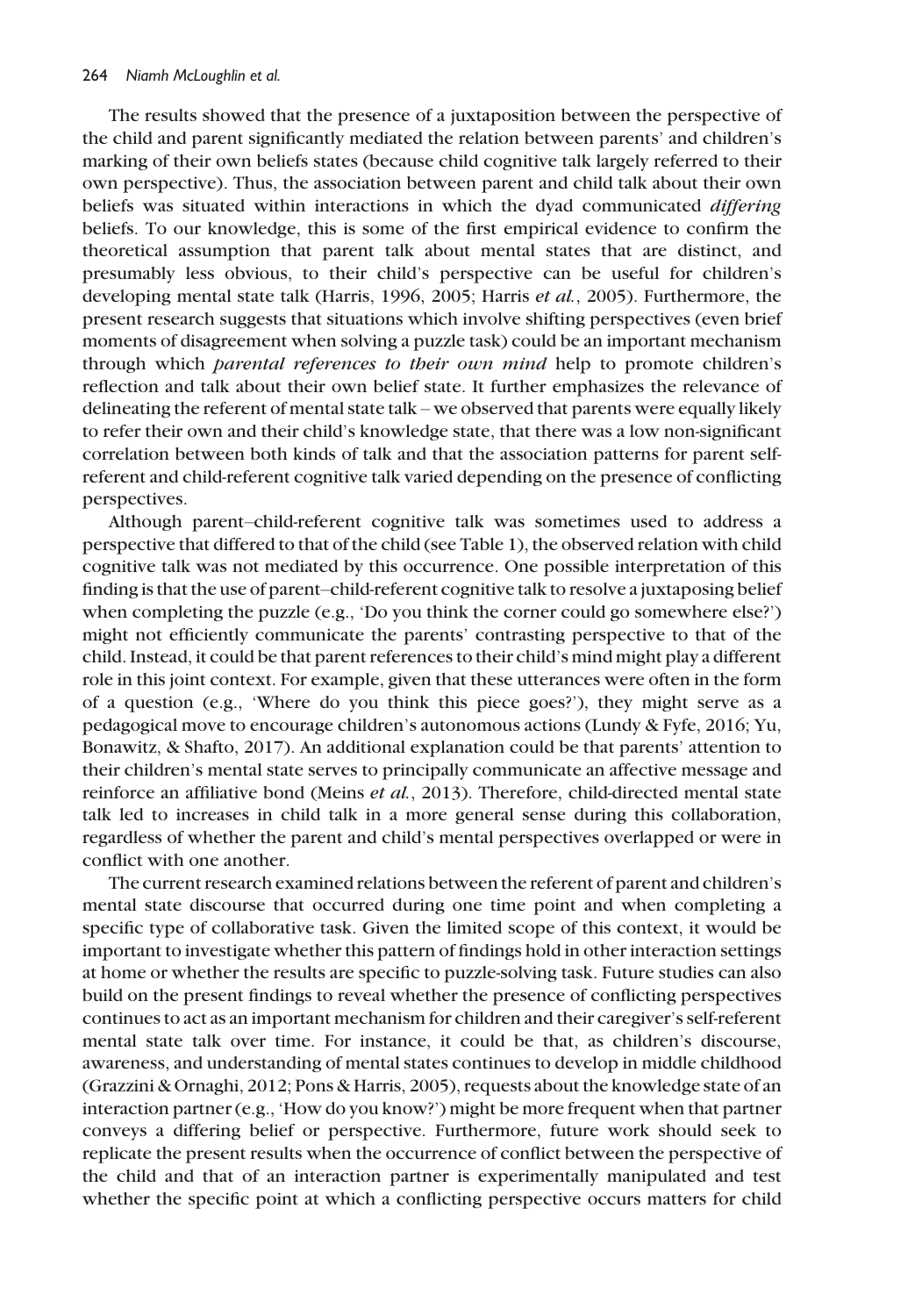cognitive talk. The present research could also be meaningfully extended to examine how the referent of mental state talk during collaboration relates to children's ability to effectively solve problems in cooperative dilemmas (Tomasello & Hamann, 2012).

Children rarely referred to their parents' perspective in the current task, but parents acted as both a collaborative partner and as a more knowledgeable and authoritative figure. Future work should explore the role of the referent of collaborative mental state talk in interactions beyond the parent–child dyad. For example, previous work has shown that young children are more likely to discuss the psychological states of the other person when communicating with a sibling versus their parent (Hughes *et al.*, 2010). This finding suggests that interactions with more expert partners could constrain children's mental state language and that the present pattern of results might differ when preschoolers collaborate with relatively less competent partners, such as siblings and peers (Hartup, 1979). Finally, similar to previous studies (Tompkins et al., 2018), the observed associations between parent and child mental state talk were modest. Hence, identifying the contribution of additional factors that could help explain relations between parent and child collaborative mental state talk, for example, familiarity with the task at hand, socioeconomic status and individual variation in children's verbal and socio-cognitive abilities, would be a worthy avenue for future investigation.

To conclude, this study contributes to a corpus of research illustrating that different features of parental mental state talk might contribute to children's developing mental state abilities in very specific ways. The present research suggests that when a conflict between the perspectives of partners arises during naturally occurring interactions, parent references to their own mind can facilitate their child's talk about the mind. More broadly, these findings highlight the importance of early parent–child collaborative experiences for children's emerging mental state understanding.

## Acknowledgements

We thank the families who participated in this research and also thank Laura J. Nelson, Sarah Oppenheimer, Ragini Jha, Nicole Lacasse, Adam Bieda and Petal Samrow for their help with transcribing and coding the data. This research was supported by the Expanding the Science and Practice of Gratitude Project run by the Greater Good Science Center at the University of California, Berkeley, in partnership with the University of California, Davis, with funding from the John Templeton Foundation awarded to Peter R. Blake. Kathleen H. Corriveau was supported by a National Academy of Education/Spencer Postdoctoral Fellowship and a National Science Foundation Grant (grant reference number #1640816).

## Author contributions

Niamh McLoughlin: Formal analysis, Visualization, Writing – original draft, Writing – review & editing; Kathryn A. Leech: Formal analysis, Writing – review & editing; Nadia Chernyak: Conceptualization, Data curation, Writing – review & editing; Peter R. Blake: Conceptualization, Data curation, Funding acquisition, Investigation, Methodology, Writing – review & editing; Kathleen H. Corriveau: Formal analysis, Supervision, Writing – review & editing.

#### Data availability statement

Research data are not shared.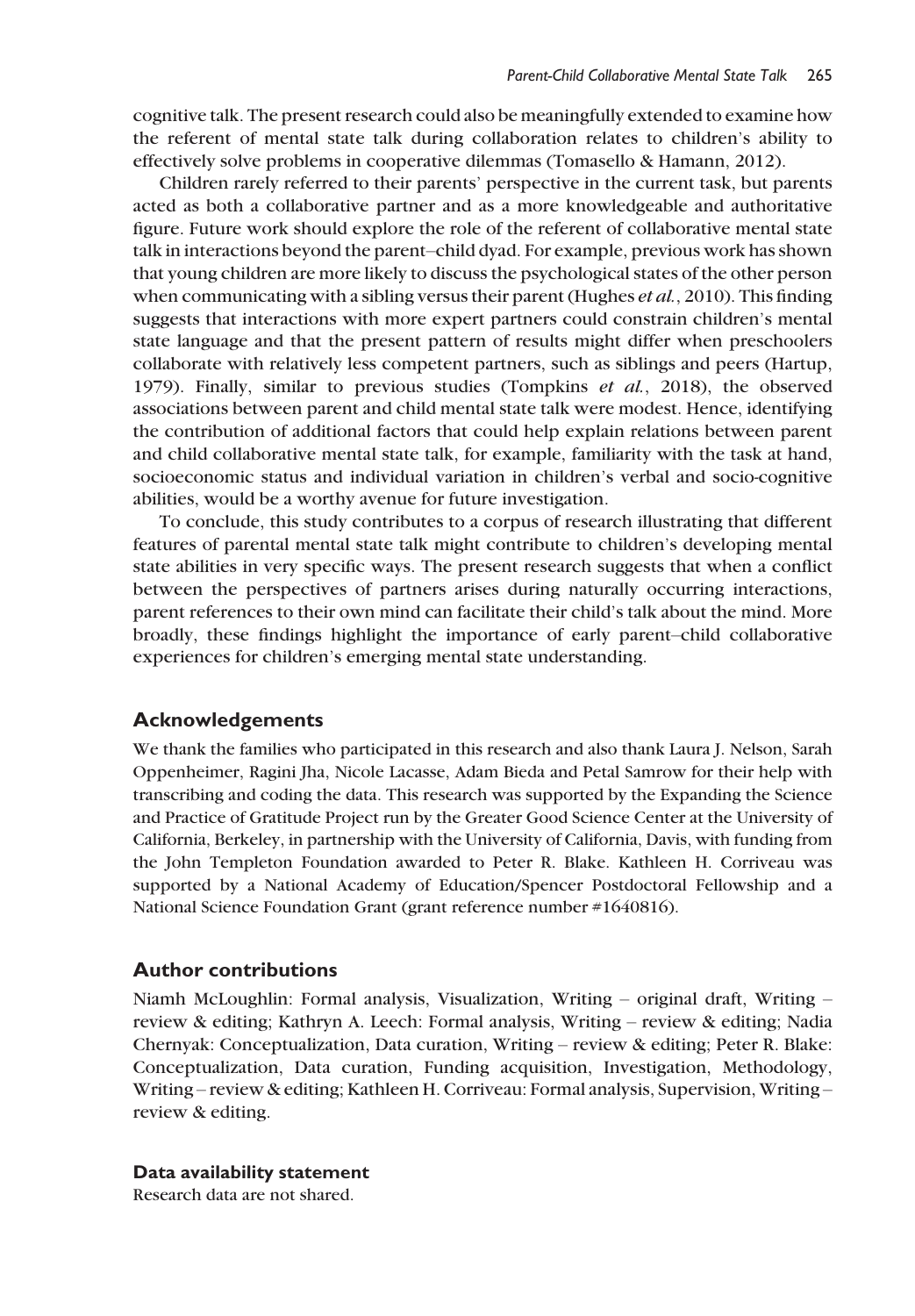## **References**

- Adrian, J. E., Clemente, R. A., & Villanueva, L. (2007). Mothers' use of cognitive state verbs in picture-book reading and the development of children's understanding of mind: A longitudinal study. Child Development, 78(4), 1052–1067. doi: [10.1111/j.1467-8624.2007.01052.x](https://doi.org/10.1111/j.1467-8624.2007.01052.x)
- Appleton, M., & Reddy, V. (1996). Teaching three-year-olds to pass false belief tests: A conversational approach. Social Development, 5(3), 275–291. [doi: 10.1111/j.1467-9507.1996.tb00086.x](https://doi.org/10.1111/j.1467-9507.1996.tb00086.x)
- Baron, R. M., & Kenny, D. A. (1986). The moderator–mediator variable distinction in social psychological research: Conceptual, strategic, and statistical considerations. Journal of Personality & Social Psychology, 51(6), 1173–1182. [doi:10.1037/0022-3514.51.6.1173](https://doi.org/10.1037/0022-3514.51.6.1173).
- Bartsch, K., & Wellman, H. M. (1995). Children talk about the mind. New York, NY: Oxford University Press.
- Bruner, J. (1982). The formats of language acquisition. American Journal of Semiotics, 1(3), 1–16.
- Comparini, L., Douglas, E. M., & Perez, S. N. (2014). The development of social cognition: Preschoolers' use of mental state talk in peer conflicts. Early Education and Development, 25 (7), 1083–1101. doi: [10.1080/10409289.2014.896770](https://doi.org/10.1080/10409289.2014.896770)
- Cutting, A. L., & Dunn, J. (1999). Theory of mind, emotion understanding, language, and family background: Individual differences and interrelations. Child Development, 70(4), 853–865. doi: [10.1111/1467-8624.00061](https://doi.org/10.1111/1467-8624.00061)
- Dunn, J., Slomkowski, C., Donelan, N., & Herrera, C. (1995). Conflict, understanding, and relationships: Developments and differences in the preschool years. Early Education and Development, 6(4), 303–316. doi: [10.1207/s15566935eed0604\\_2](https://doi.org/10.1207/s15566935eed0604_2)
- Fernyhough, C. (2008). Getting Vygotskian about theory of mind: Mediation, dialogue, and the development of social understanding. Developmental Review, 28(2), 225–262. doi: [10.1016/j.d](https://doi.org/10.1016/j.dr.2007.03.001) [r.2007.03.001](https://doi.org/10.1016/j.dr.2007.03.001)
- Grazzini, I., & Ornaghi, V. (2012). How do use and comprehension of mental-state language relate to theory of mind in middle childhood? Cognitive Development, 27(2), 99-111. doi: [10.1016/j.c](https://doi.org/10.1016/j.cogdev.2012.03.002) [ogdev.2012.03.002](https://doi.org/10.1016/j.cogdev.2012.03.002)
- Gross, R. L., Drummond, J., Satlof-Bedrick, E., Waugh, W. E., Svetlova, M., & Brownell, C. A. (2015). Individual differences in toddlers' social understanding and prosocial behavior: Disposition or socialization? Frontiers in Psychology, 6, 600. doi: [10.3389/fpsyg.2015.00600](https://doi.org/10.3389/fpsyg.2015.00600)
- Harris, P. L. (1996). Desires, beliefs, and language. In P. Carruthers & P. Smith (Eds.), Theories of theories of mind (pp. 20–220). Cambridge, UK: Cambridge University Press.
- Harris, P. L. (2005). Conversation, pretense, and theory of mind. In J. W. Astington & J. Baird (Eds.), Why language matters for theory of mind (pp. 70-83). Oxford, UK: Oxford University Press.
- Harris, P. L., de Rosnay, M., & Pons, F. (2005). Language and children's understanding of mental states. Current Directions in Psychological Science, 14(2), 69–73. doi: [10.1111/j.0963-7214.](https://doi.org/10.1111/j.0963-7214.2005.00337.x) [2005.00337.x.](https://doi.org/10.1111/j.0963-7214.2005.00337.x)
- Harris, P. L., Yang, B., & Cui, Y. (2017). 'I don't know': Children's early talk about knowledge. Mind & Language, 32(3), 283–307. doi: [10.1111/mila.12143](https://doi.org/10.1111/mila.12143)
- Hartup, W. W. (1979). The social worlds of childhood. American Psychologist,  $34(10)$ ,  $944-950$ . doi: [10.1037/0003-066X.34.10.944](https://doi.org/10.1037/0003-066X.34.10.944)
- Hughes, C., Jaffee, S. R., Happé, F., Taylor, A., Caspi, A., & Moffitt, T. E. (2005). Origins of individual differences in theory of mind: From nature to nurture? Child Development, 76(2), 356–370. doi: [10.1111/j.1467-8624.2005.00850.x](https://doi.org/10.1111/j.1467-8624.2005.00850.x)
- Hughes, C., Marks, A., Ensor, R., & Lecce, S. (2010). A longitudinal study of conflict and inner state talk in children's conversations with mothers and with younger siblings. Social Development, 19(4), 822–837. doi: [10.1111/j.1467-9507.2009.00561.x](https://doi.org/10.1111/j.1467-9507.2009.00561.x)
- Jenkins, J. M., Turrell, S. L., Kogushi, Y., Lollis, S., & Ross, H. S. (2003). A longitudinal investigation of the dynamics of mental state talk in families. Child Development, 74(3), 905-920. doi: [10.1111/](httsp://doi.org/10.1111/1467-8624.00575) [1467-8624.00575](httsp://doi.org/10.1111/1467-8624.00575)